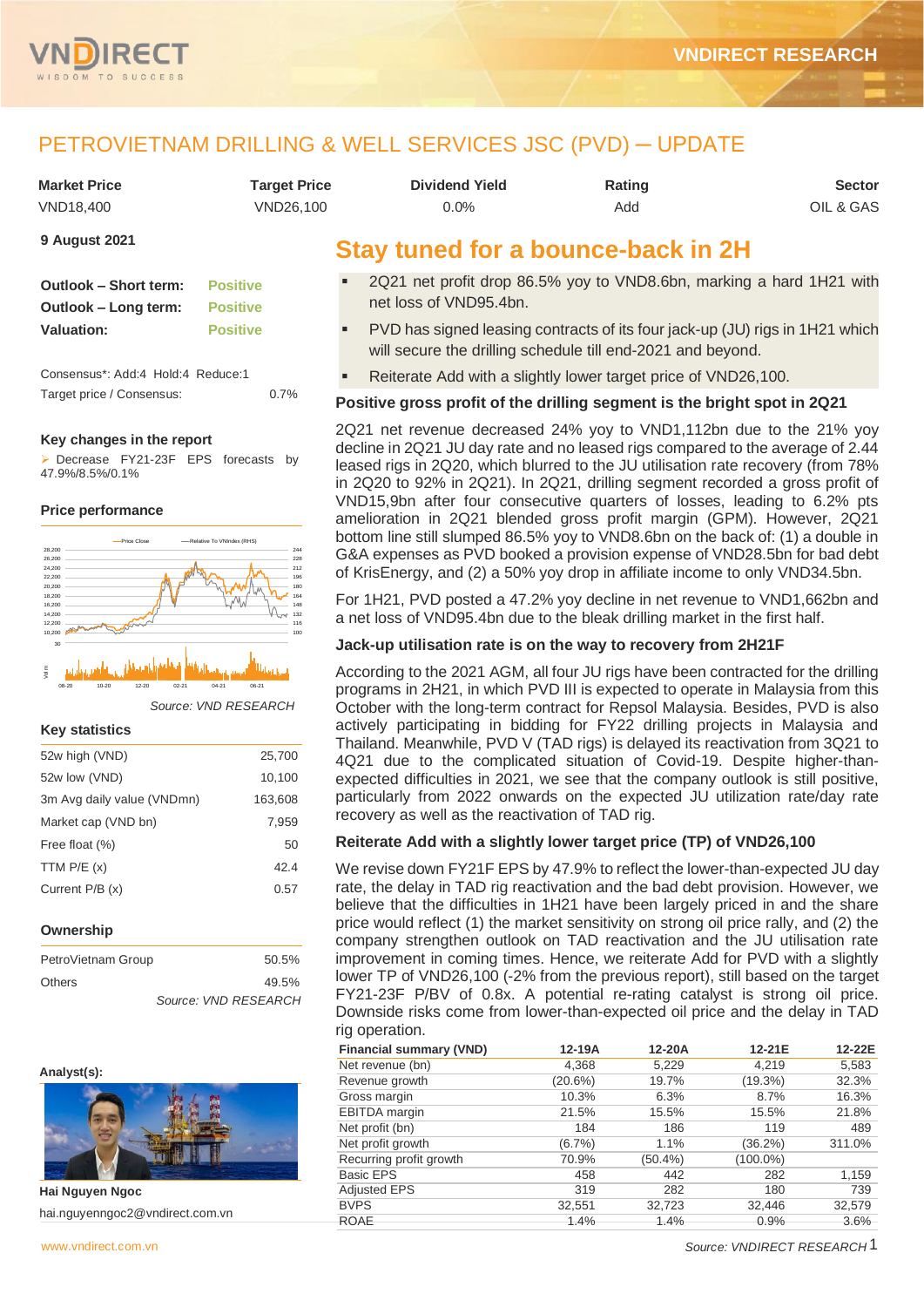

# **STAY TUNED FOR A BOUNCE-BACK IN 2H**

#### **Reiterate Add with a slightly lower TP of VND26,100**

We lower FY21F EPS by 47.9% to reflect the lower-than-expected JU day rate, the delay in TAD rig reactivation and the bad debt provision for KrisEnergy. However, we believe that the difficulties in FY21F have been largely priced in as PVD' share price has dropped ~30% from the peak set in Jun-21. In our view, PVD's positive prospect in long-term is still maintained, in which:

- Oil price is expected to be resilient on the new base (around US\$70/bbl) in FY21-23F as the supplies are unlikely to increase strongly enough to keep pace with the expected demand recovery.
- The TAD rig is expected to be activated from 4Q21F and the JU utilisation rate would be improved to 90% in FY22-23F, assuming that the pandemic should be under control thanks to vaccination.

Besides, PVD has a share dividend plan of 20% this year (including 10% share dividend of 2019), which is also a strong support factor for the share price. Hence, we reiterate Add for PVD with a slightly lower TP of VND26,100 (-2% from previous report), still based on the target FY21-23F P/BV of 0.8x. With potential upside of 40%, we believe the risk-reward of this stock is quite attractive to accumulate.

A potential re-rating catalyst is strong oil price.

Downside risks come from lower-than-expected oil price and the delay in TAD rig operation.

#### **Figure 1: Target price**

|                                    | 2011-13 | 2021-23F (*)              |
|------------------------------------|---------|---------------------------|
| Avreage Brent oil price (US\$/bbl) | 108     | 70                        |
| $P/BV$ average $(x)$               | 1 2 4   | 0.80                      |
| FY21-23F BVPS (VND)                |         | 32.667                    |
| Target price (VND)                 |         | 26.100                    |
|                                    |         | Source: VNDIRECT RESEARCH |

#### **Figure 2: Sector comparison**

|                         |                  |           | <b>Share</b><br>Price | <b>Target</b><br>Price | <b>Market</b> | P/E(x)       |           | 3-year<br><b>EPS</b>                                     | P/BV(x)      |                    | <b>ROE</b> (%) |              | <b>ROA</b> (%) |           |
|-------------------------|------------------|-----------|-----------------------|------------------------|---------------|--------------|-----------|----------------------------------------------------------|--------------|--------------------|----------------|--------------|----------------|-----------|
|                         | <b>Bloomberg</b> |           | (local)               | (local                 | Cap           |              |           | <b>CAGR</b>                                              |              |                    |                |              |                |           |
| Company                 | <b>Ticker</b>    | Recom.    | curr)                 | curr)                  | (US\$ m)      | <b>FY21F</b> | FY22F     | (%)                                                      | <b>FY21F</b> | FY <sub>22</sub> F | <b>FY21F</b>   | <b>FY22F</b> | <b>FY21F</b>   | FY22F     |
| PV Drilling             | <b>PVD VN</b>    | ADD       | 18.400                | 26,100                 | 336           | 65.2         | 15.9      | 48.6%                                                    | 0.6          | 0.6                | 0.9%           | 3.6%         | 0.6%           | 2.4%      |
| Borr Drilling Ltd       | <b>BORR NO</b>   | <b>NR</b> | 6.18                  | <b>NA</b>              | 191           | <b>NA</b>    | <b>NA</b> |                                                          | 0.2          | 0.3                | $-19.0\%$      | $-16.4%$     | <b>NA</b>      | <b>NA</b> |
| Velesto Energy Bhd      | <b>VEB MK</b>    | <b>NR</b> | 0.14                  | <b>NA</b>              | 263           | <b>NA</b>    | <b>NA</b> |                                                          | 0.5          | 0.5                | 0.8%           | 2.3%         | .8%            | 2.4%      |
| Sapura Energy Bhd       | <b>SAPE MK</b>   | <b>NR</b> | 0.12                  | <b>NA</b>              | 435           | <b>NA</b>    | <b>NA</b> |                                                          | 0.2          | 0.2                | 0.6%           | 1.2%         | 0.4%           | 0.4%      |
| Transocean              | <b>RIGUS</b>     | <b>NR</b> | 3.46                  | <b>NA</b>              | 2,253         | <b>NA</b>    | <b>NA</b> |                                                          | 0.2          | 0.2                | $-4.2%$        | $-3.2%$      | <b>NA</b>      | <b>NA</b> |
| Average (excluding PVD) |                  |           |                       |                        |               | <b>NA</b>    | <b>NA</b> |                                                          | 0.3          | 0.3                | $-5.5%$        | $-4.0%$      | 1.1%           | $-1.0%$   |
|                         |                  |           |                       |                        |               |              |           | Source: BLOOMBERG, VNDIRECT RESEARCH (DATA AS AT 09 AUG) |              |                    |                |              |                |           |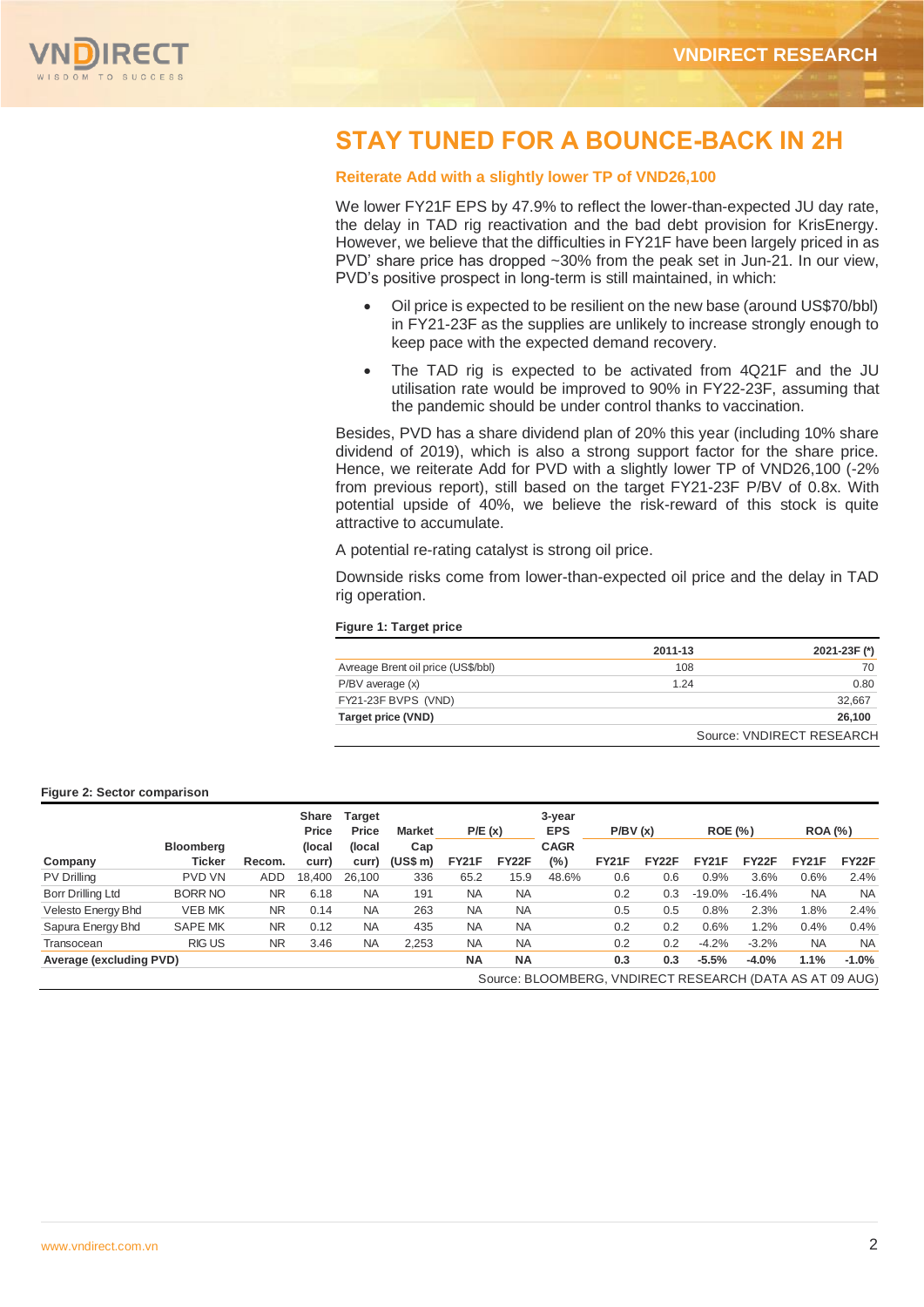#### **Positive gross profit of the drilling segment is the bright spot in 2Q21**

#### **Figure 3: 2Q21 and 1H21 results overview**

| FYE Dec (VNDbn)             | <b>2Q20</b> | <b>2Q21</b> | $%$ yoy      | 1H20    | 1H21    | % yoy        | % vs. FY21<br>forecasts | <b>Comments</b>                                                                                                                                                                                                                                                                                                            |
|-----------------------------|-------------|-------------|--------------|---------|---------|--------------|-------------------------|----------------------------------------------------------------------------------------------------------------------------------------------------------------------------------------------------------------------------------------------------------------------------------------------------------------------------|
| Net revenue                 | 1,469.3     | 1,112.0     | $-24.3%$     | 3,144.7 | 1,661.8 | $-47.2%$     | 36.4%                   |                                                                                                                                                                                                                                                                                                                            |
| Drilling                    | 895.0       | 436.2       | $-51.3%$     | 1,915.0 | 672.7   | $-64.9%$     |                         | Average JU utilisation rate improved to 92% in 2Q21<br>from 78% in 2Q20 (and 52% in 1Q21). However, the<br>average JU day rate in 2Q21 declined 21% yoy to<br>est. US\$50,000/day along with no leased rig in 2Q21<br>compared to the average 2.44 leased rigs in 2Q20,<br>leading to a 24.3% decrease in 2Q21 net revenue |
| Well services               | 502.0       | 396.7       | $-21.0%$     | 1,064.1 | 608.3   | $-42.8%$     |                         | Segment revenue decreased due to the lower<br>workload in 2Q21                                                                                                                                                                                                                                                             |
| Trading                     | 72.3        | 279.1       | 285.9%       | 165.5   | 380.8   | 130.1%       |                         |                                                                                                                                                                                                                                                                                                                            |
| <b>Gross profit</b>         | 57.1        | 111.7       | 95.5%        | 214.3   | 83.9    | $-60.9%$     | 17.5%                   |                                                                                                                                                                                                                                                                                                                            |
| Drilling                    | (61.9)      | 15.9        | $-125.7%$    | 3.3     | (59.1)  | <b>NA</b>    |                         | Drilling segment recorded a gross profit of<br>VND15,9bn in 2Q21 after four consecutive quarters<br>of losses, mainly thanks to the JU utilisation recovery                                                                                                                                                                |
| Well services               | 113.4       | 84.4        | $-25.6%$     | 196.8   | 118.7   | $-39.7%$     |                         |                                                                                                                                                                                                                                                                                                                            |
| Trading                     | 5.6         | 11.5        | 105.7%       | 14.2    | 24.3    | 71.9%        |                         |                                                                                                                                                                                                                                                                                                                            |
| Gross profit margin (%)     | 3.9%        | 10.0%       | 6.2% pts     | 6.8%    | 5.0%    | $-1.8%$ pts  |                         |                                                                                                                                                                                                                                                                                                                            |
| Drilling                    | $-6.9%$     | 3.6%        | 10.6% pts    | 0.2%    | $-8.8%$ | $-9.0\%$ pts |                         |                                                                                                                                                                                                                                                                                                                            |
| <b>Well services</b>        | 22.6%       | 21.3%       | $-1.3\%$ pts | 18.5%   | 19.5%   | $1.0\%$ pts  |                         |                                                                                                                                                                                                                                                                                                                            |
| Trading                     | 7.7%        | 4.1%        | $-3.6\%$ pts | 8.6%    | 6.4%    | $-2.2%$ pts  |                         |                                                                                                                                                                                                                                                                                                                            |
| Selling expenses            | (1.5)       | (2.3)       | 47.2%        | (4.4)   | (3.7)   | $-17.7%$     | 25.6%                   |                                                                                                                                                                                                                                                                                                                            |
| G&A expenses                | (66.3)      | (130.7)     | 97.3%        | (157.1) | (214.3) | 36.4%        | 68.1%                   | In 2Q21, PVD booked a provision expense of<br>VND28.5bn for bad debt of KrisEnergy (total bad<br>debt of VND95bn), compared to a reversal of<br>VND35.7bn in 2020                                                                                                                                                          |
| Operating profit            | (10.7)      | (21.3)      | 99.5%        | 52.8    | (134.1) | $-354.2%$    |                         |                                                                                                                                                                                                                                                                                                                            |
| Financial income            | 41.7        | 39.5        | $-5.2%$      | 70.4    | 81.1    | 15.2%        | 49.9%                   |                                                                                                                                                                                                                                                                                                                            |
| <b>Financial expenses</b>   | (32.1)      | (42.3)      | 31.9%        | (112.1) | (85.4)  | $-23.8%$     | 47.1%                   |                                                                                                                                                                                                                                                                                                                            |
| Gain (loss) from affiliates | 69.0        | 34.5        | $-50.0%$     | 82.8    | 44.2    | $-46.6%$     | 48.5%                   |                                                                                                                                                                                                                                                                                                                            |
| Net other income (expenses) | 0.6         | 37.1        | 6153.1%      | 0.5     | 35.3    | 7409.9%      |                         | PVD recorded c.VND39bn of tech fund reversal in<br><b>2Q21</b>                                                                                                                                                                                                                                                             |
| Pre-tax profit              | 68.6        | 47.6        | $-30.6%$     | 94.3    | (58.9)  | $-162.5%$    |                         |                                                                                                                                                                                                                                                                                                                            |
| Net profit                  | 62.0        | 8.4         | $-86.5%$     | 86.2    | (95.4)  | $-210.7%$    |                         | N/A Lower than our expectations                                                                                                                                                                                                                                                                                            |
|                             |             |             |              |         |         |              |                         | Source: VNDIRECT RESEARCH, COMPANY REPORTS                                                                                                                                                                                                                                                                                 |

*Regional drilling market recovered at the slower pace compared to the oil price rally in 1H21. This is partially due to the complicated pandemic, which hamper the E&P activities.*

#### **Figure 4: Southern Asia average Jack-up day rate and utilisation rate**

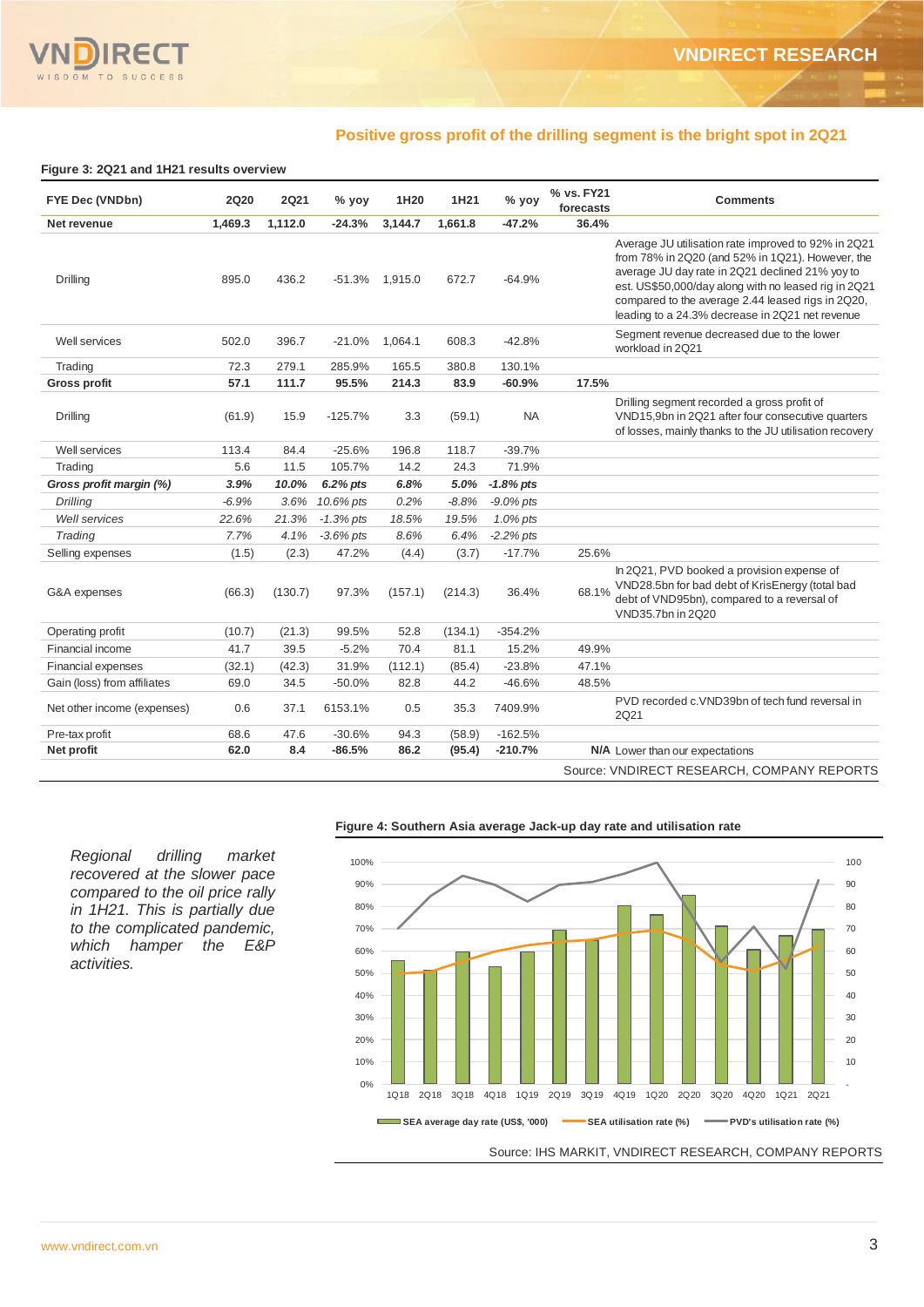

#### **FY21-23F outlook: business results to recover from 2H21F**

#### **JU utilisation rate is on the way to recovery from 2H21F**

In 2021 AGM, the management revealed that all four JU rigs have been contracted for the drilling programs in 2H21 and beyond as following:

- PVD I has serviced for drilling program of Cuu Long Joint Operating Company (CLJOC) in 3Q21F. After that, this rig is expected to be awarded a contract with another domestic customer, starting new drilling project from this September.
- PVD II was responsible for drilling program of Hoang Long JOC (HLJOC) from 15 July with four firm wells at Te Giac Trang field.
- PVD III started a contract for drilling project of JVPC on 19 July. Then this drilling rig is expected to operate in Malaysia from this October with the longterm contract for Repsol Malaysia (over 1-year contract).
- PVD VI would drill for Thang Long JOC (TLJOC) from September after completion drilling program for ENI.
- On the other hand, PVD 5 (TAD rig) is delayed to 4Q21F due to the complicated situation of Covid-19.

Besides, PVD is also actively participating in bidding for FY22 drilling projects in Malaysia and Thailand. Overall, we are still optimistic about PVD recovery prospect in 2H21F, especially from 2022F onwards on the back of: (1) the TAD rig activation from 4Q21F as expected and (2) the JU utilisation rate improvement to 90% in FY22-23F assuming that the pandemic should be under control thanks to vaccination and the oil price is expected to be resilient on a new base (around US\$70/bbl in FY21-23F).

#### **Figure 5: PVD's drilling schedule**

| <b>Rig fleet</b> | <b>1Q21</b>                            |            | <b>2Q21</b> | 3Q21F        |              | 4Q21F         | <b>1Q22F</b>    | <b>2Q22F</b> | 3Q22F | 4Q22F |
|------------------|----------------------------------------|------------|-------------|--------------|--------------|---------------|-----------------|--------------|-------|-------|
| PVD I            |                                        |            |             | <b>CLJOC</b> |              | <b>Others</b> |                 |              |       |       |
| <b>PVD II</b>    |                                        | <b>VSP</b> |             |              | <b>HLJOC</b> |               |                 |              |       |       |
| <b>PVD III</b>   |                                        |            | <b>VSP</b>  | <b>JVPC</b>  |              |               | Repsol Malaysia |              |       |       |
| <b>PVD VI</b>    |                                        |            | <b>ENI</b>  |              |              | <b>TLJOC</b>  |                 |              |       |       |
| <b>TAD</b>       | Reactivating for Shell Brunei campaign |            |             |              |              |               |                 | Shell Brunei |       |       |
| <b>PVD XI</b>    |                                        |            |             |              |              |               |                 | <b>GBRS</b>  |       |       |

| Firm contract | Potential contract/option                  |
|---------------|--------------------------------------------|
|               | Source: VNDIRECT RESEARCH, COMPANY REPORTS |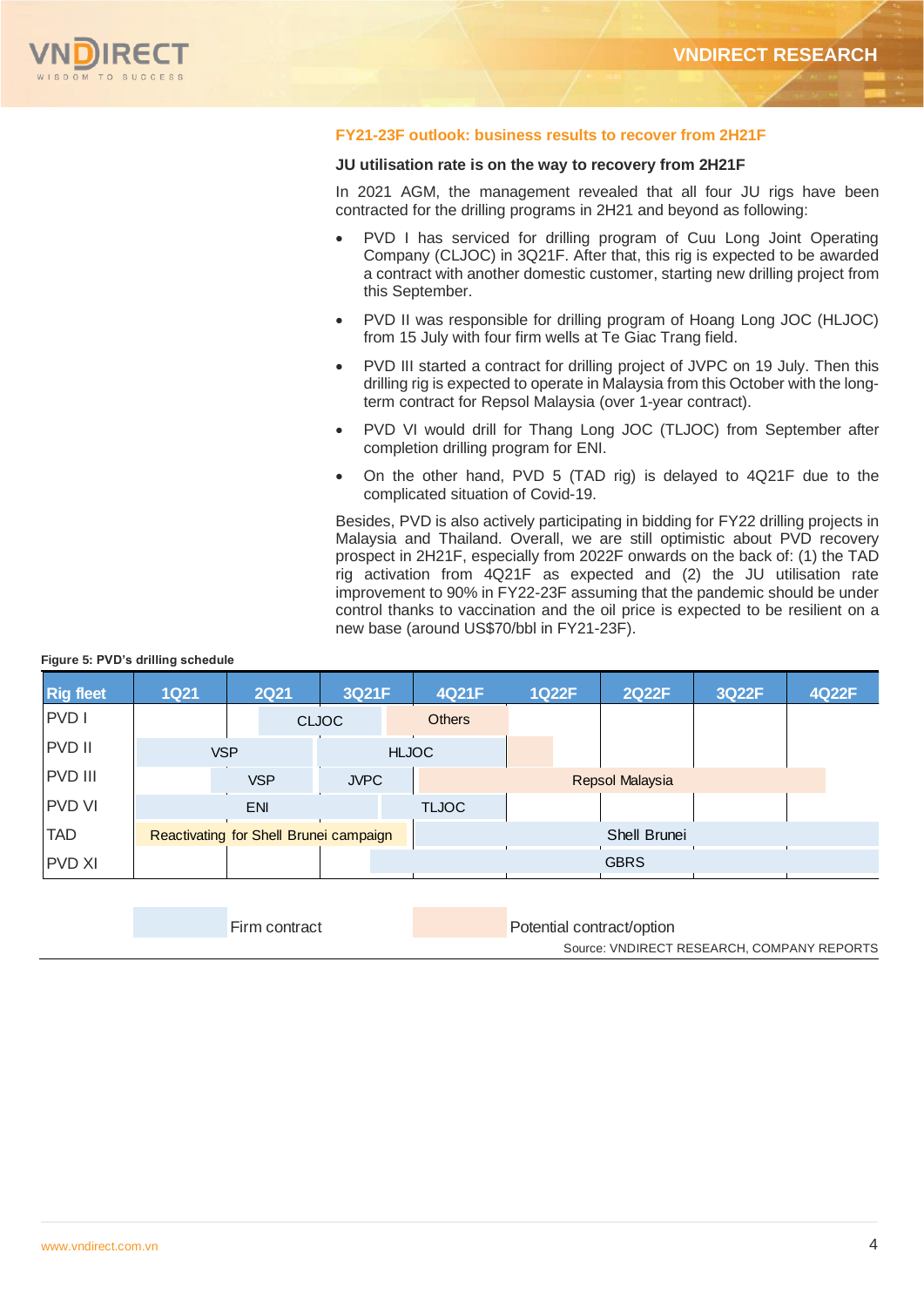

#### **We lower FY21-23F EPS by 47.9%/8.5%/0.1% to reflect the lower-thanexpected JU day rate and the delay in TAD rig reactivation in FY21**

#### **Figure 6: Forecast revision**

| Unit: VNDbn (otherwise             |         | 2021F   |                |         | 2022F   |                |                  | 2023F   |              | <b>Comments</b>                                                                                                                                                  |
|------------------------------------|---------|---------|----------------|---------|---------|----------------|------------------|---------|--------------|------------------------------------------------------------------------------------------------------------------------------------------------------------------|
| noted)                             | Old     |         | New % change   | Old     |         | New % change   | Old              |         | New % change |                                                                                                                                                                  |
| Average jack-up day rate<br>(US\$) | 65.000  | 58.000  | $-10.8%$       | 67.000  | 65.000  | $-3.0%$        | 70.000           | 70.000  | 0.0%         | We revise down JU day rate assumption in<br>FY21-22F to reflect the slow recovery of JU<br>day rate in 1H21 due to the oversupply<br>situation in Southeast Asia |
| Average TAD day rate<br>(US\$)     | 95,000  | 90,000  | $-5.3%$        | 95,000  | 90,000  | $-5.3%$        | 95,000           | 90,000  | $-5.3%$      | We update TAD day rate following the<br>latest information from 2021 AGM                                                                                         |
| Jack-up utilisation rate (%)       | 76%     | 84%     | 8.0% pts       | 90%     | 90%     | $\overline{a}$ | 90%              | 90%     | ÷            | We raise jack-up utilisation rate to reflect<br>the awarded as well as potential contracts<br>in 2H21                                                            |
| TAD utilisation rate (%)           | 50%     |         | 25% -25.0% pts | 95%     | 95%     | $\overline{a}$ | 95%              | 95%     | ÷,           | We lower FY21F TAD utilisation rate due to<br>the delay in TAD reactivation from 3Q21 to<br>4Q21.                                                                |
| Net revenue                        | 4,560.2 | 4,218.7 | $-7.5%$        | 5,669.4 | 5,583.5 | $-1.5%$        | 5,954.4          | 5,939.0 | $-0.3%$      |                                                                                                                                                                  |
| Trading                            | 376.8   | 524.2   | 39.1%          | 395.6   | 445.6   | 12.6%          | 415.4            | 454.5   | 9.4%         |                                                                                                                                                                  |
| Drilling                           | 2,230.8 | 1,960.9 | $-12.1%$       | 3,162.1 | 3,057.6 | $-3.3%$        | 3,321.7          | 3,279.3 | $-1.3%$      |                                                                                                                                                                  |
| Well services                      | 1,952.6 | 1,733.6 | $-11.2%$       | 2,111.7 | 2,080.3 |                | $-1.5\%$ 2,217.3 | 2.205.2 |              | We also reduce FY21F well service<br>-0.5% segment revenue due to the lower-than-<br>expected workload in 1H21                                                   |
| Gross profit                       | 479.9   | 367.5   | $-23.4%$       | 959.1   | 912.8   | $-4.8%$        | 1,044.4          | 1,051.7 | 0.7%         |                                                                                                                                                                  |
| Gross profit margin                | 10.5%   | 8.7%    | $-1.8\%$ pts   | 16.9%   | 16.3%   | $-0.6\%$ pts   | 17.5%            | 17.7%   | $0.2\%$ pts  |                                                                                                                                                                  |
| SG&A expenses                      | (329.1) | (354.9) | 7.8%           | (471.3) | (464.2) | $-1.5%$        | (495.0)          | (493.7) |              | We raise FY21F SG&A expenses to reflect<br>-0.3% the bad debt provision for KrisEnergy<br>incurring this year                                                    |
| Operating profit                   | 150.8   | 12.6    | $-91.6%$       | 487.8   | 448.6   | $-8.0%$        | 549.4            | 558.0   | 1.6%         |                                                                                                                                                                  |
| Financial income                   | 162.4   | 166.3   | 2.3%           | 148.1   | 138.8   | $-6.3%$        | 149.0            | 139.2   | $-6.5%$      |                                                                                                                                                                  |
| Financial expenses                 | (181.4) | (180.8) | $-0.3%$        | (170.5) | (169.4) | $-0.6%$        | (153.4)          | (152.5) | $-0.6%$      |                                                                                                                                                                  |
| Gain/loss from affiliates          | 91.2    | 88.6    | $-2.9%$        | 85.0    | 83.8    | $-1.5%$        | 89.3             | 89.1    | $-0.3%$      |                                                                                                                                                                  |
| Pre-tax profit                     | 249.1   | 129.8   | $-47.9%$       | 582.9   | 533.6   | $-8.5%$        | 668.2            | 667.7   | $-0.1%$      |                                                                                                                                                                  |
| Net profit                         | 228.1   | 118.9   | $-47.9%$       | 533.8   | 488.6   | $-8.5%$        | 612.0            | 611.5   | $-0.1%$      |                                                                                                                                                                  |
| <b>EPS</b>                         | 541     | 282     | $-47.9%$       | 1,266   | 1.159   | $-8.5%$        | 1.452            | 1.451   | $-0.1%$      |                                                                                                                                                                  |
|                                    |         |         |                |         |         |                |                  |         |              | Source: VNDIRECT RESEARCH                                                                                                                                        |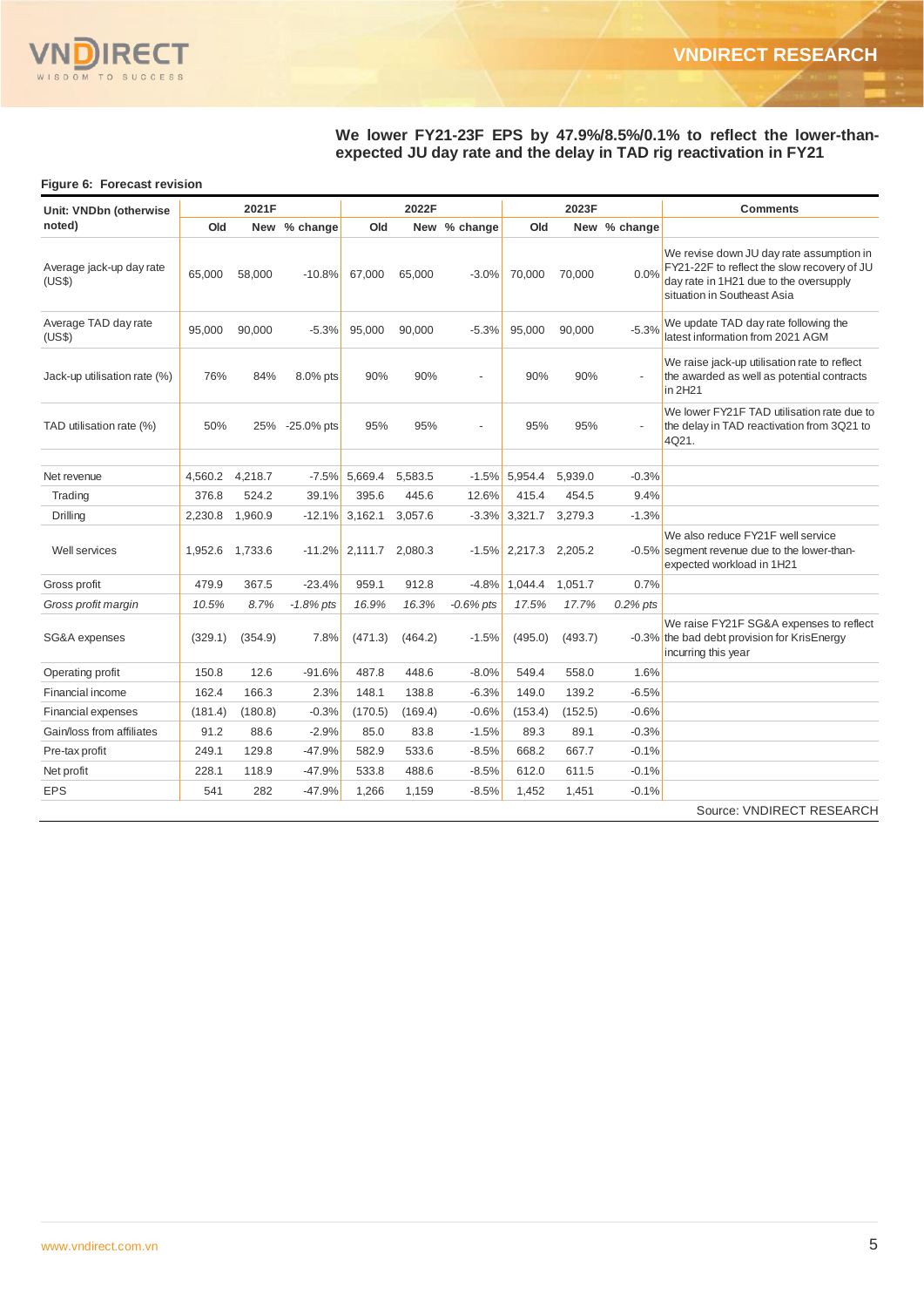## **SUCCESS** OM TO

### **VNDIRECT RESEARCH**

#### **Valuation**



#### **Income statement**

| (VNDbn)                       | 12-20A  | 12-21E  | 12-22E  |
|-------------------------------|---------|---------|---------|
| Net revenue                   | 5,229   | 4,219   | 5,583   |
| Cost of sales                 | (4,900) | (3,851) | (4,671) |
| Gen & admin expenses          | (311)   | (342)   | (447)   |
| Selling expenses              | (16)    | (13)    | (17)    |
| <b>Operating profit</b>       | 1       | 13      | 449     |
| <b>Operating EBITDA</b>       | 489     | 417     | 1,022   |
| Depreciation and amortisation | (488)   | (405)   | (573)   |
| <b>Operating EBIT</b>         | 1       | 13      | 449     |
| Interest income               | 157     | 166     | 139     |
| Financial expense             | (201)   | (181)   | (169)   |
| Net other income              | 30      | 43      | 32      |
| Income from associates & JVs  | 216     | 89      | 84      |
| Pre-tax profit                | 204     | 130     | 534     |
| Tax expense                   | (20)    | (13)    | (52)    |
| Minority interest             | 3       | 2       | 7       |
| Net profit                    | 186     | 119     | 489     |
| Adj. net profit to ordinary   | 186     | 119     | 489     |
| Ordinary dividends            | (3)     | (2)     | (7)     |
| <b>Retained earnings</b>      | 184     | 117     | 481     |

#### **Balance sheet**

| (VNDbn)                               | 12-20A | 12-21E | 12-22E |
|---------------------------------------|--------|--------|--------|
| Cash and equivalents                  | 925    | 1,409  | 1,045  |
| Short term investments                | 1,196  | 1,136  | 1,079  |
| Accounts receivables                  | 1,949  | 1,573  | 2,082  |
| Inventories                           | 959    | 735    | 892    |
| Other current assets                  | 78     | 63     | 83     |
| <b>Total current assets</b>           | 5,107  | 4,916  | 5,181  |
| <b>Fixed assets</b>                   | 13,496 | 13,429 | 13,135 |
| <b>Total investments</b>              | 1,803  | 1,857  | 1,912  |
| Other long-term assets                | 449    | 404    | 404    |
| <b>Total assets</b>                   | 20,856 | 20,607 | 20,633 |
| Short-term debt                       | 635    | 786    | 707    |
| Accounts payable                      | 696    | 685    | 830    |
| Other current liabilities             | 1,467  | 1,319  | 1,567  |
| <b>Total current liabilities</b>      | 2,799  | 2,790  | 3,105  |
| Total long-term debt                  | 3,231  | 3,144  | 2,829  |
| Other liabilities                     | 785    | 746    | 709    |
| Share capital                         | 4,215  | 4,215  | 4,215  |
| Retained earnings reserve             | 1,938  | 1,821  | 1,877  |
| Shareholders' equity                  | 13,794 | 13,678 | 13,733 |
| Minority interest                     | 248    | 250    | 256    |
| <b>Total liabilities &amp; equity</b> | 20,856 | 20,607 | 20,633 |



#### **Cash flow statement**

| (VNDbn)                                     | 12-20A   | 12-21E | 12-22E |
|---------------------------------------------|----------|--------|--------|
| Pretax profit                               | 204      | 130    | 534    |
| Depreciation & amortisation                 | 488      | 405    | 573    |
| Tax paid                                    | (38)     | (13)   | (52)   |
| Other adjustments                           | (329)    | (370)  | (369)  |
| Change in working capital                   | (161)    | 607    | (371)  |
| Cash flow from operations                   | 164      | 759    | 315    |
| Capex                                       | (579)    | (337)  | (279)  |
| Proceeds from assets sales                  | 0        | O      | 0      |
| Others                                      | (677)    | 0      | 0      |
| Other non-current assets changes            |          |        |        |
| Cash flow from investing activities         | (1, 255) | (337)  | (279)  |
| New share issuance                          |          |        |        |
| Shares buyback                              |          |        |        |
| Net borrowings                              | 130      | 64     | (393)  |
| Other financing cash flow                   | (3)      |        |        |
| Dividends paid                              | (3)      | (2)    | (7)    |
| Cash flow from financing activities         | 124      | 62     | (400)  |
| Cash and equivalents at beginning of period | 1,890    | 925    | 1,409  |
| <b>Total cash generated</b>                 | (968)    | 484    | (364)  |
| Cash and equivalents at the end of period   | 922      | 1,409  | 1,045  |

#### **Key ratios**

|                         | 12-20A     | 12-21E     | 12-22E   |
|-------------------------|------------|------------|----------|
| <b>Dupont</b>           |            |            |          |
| Net profit margin       | 3.6%       | 2.8%       | 8.8%     |
| Asset turnover          | 0.25       | 0.20       | 0.27     |
| <b>ROAA</b>             | 0.9%       | 0.6%       | 2.4%     |
| Avg assets/avg equity   | 1.52       | 1.51       | 1.50     |
| <b>ROAE</b>             | 1.4%       | 0.9%       | 3.6%     |
| Efficiency              |            |            |          |
| Days account receivable | 136.5      | 136.1      | 136.1    |
| Days inventory          | 71.6       | 69.7       | 69.7     |
| Days creditor           | 52.0       | 64.9       | 64.9     |
| Fixed asset turnover    | 0.38       | 0.31       | 0.42     |
| <b>ROIC</b>             | 1.0%       | 0.7%       | 2.8%     |
| Liquidity               |            |            |          |
| Current ratio           | 1.8        | 1.8        | 1.7      |
| Quick ratio             | 1.5        | 1.5        | 1.4      |
| Cash ratio              | 0.8        | 0.9        | 0.7      |
| Cash cycle              | 156.1      | 140.9      | 140.9    |
| Growth rate (yoy)       |            |            |          |
| Revenue growth          | 19.7%      | $(19.3\%)$ | 32.3%    |
| Operating profit growth | $(96.9\%)$ | 1,002.8%   | 3,463.1% |
| Net profit growth       | 1.1%       | (36.2%)    | 311.0%   |
| EPS growth              | $(3.5\%)$  | $(36.2\%)$ | 311.0%   |
|                         |            |            |          |

*Source: VND RESEARCH*